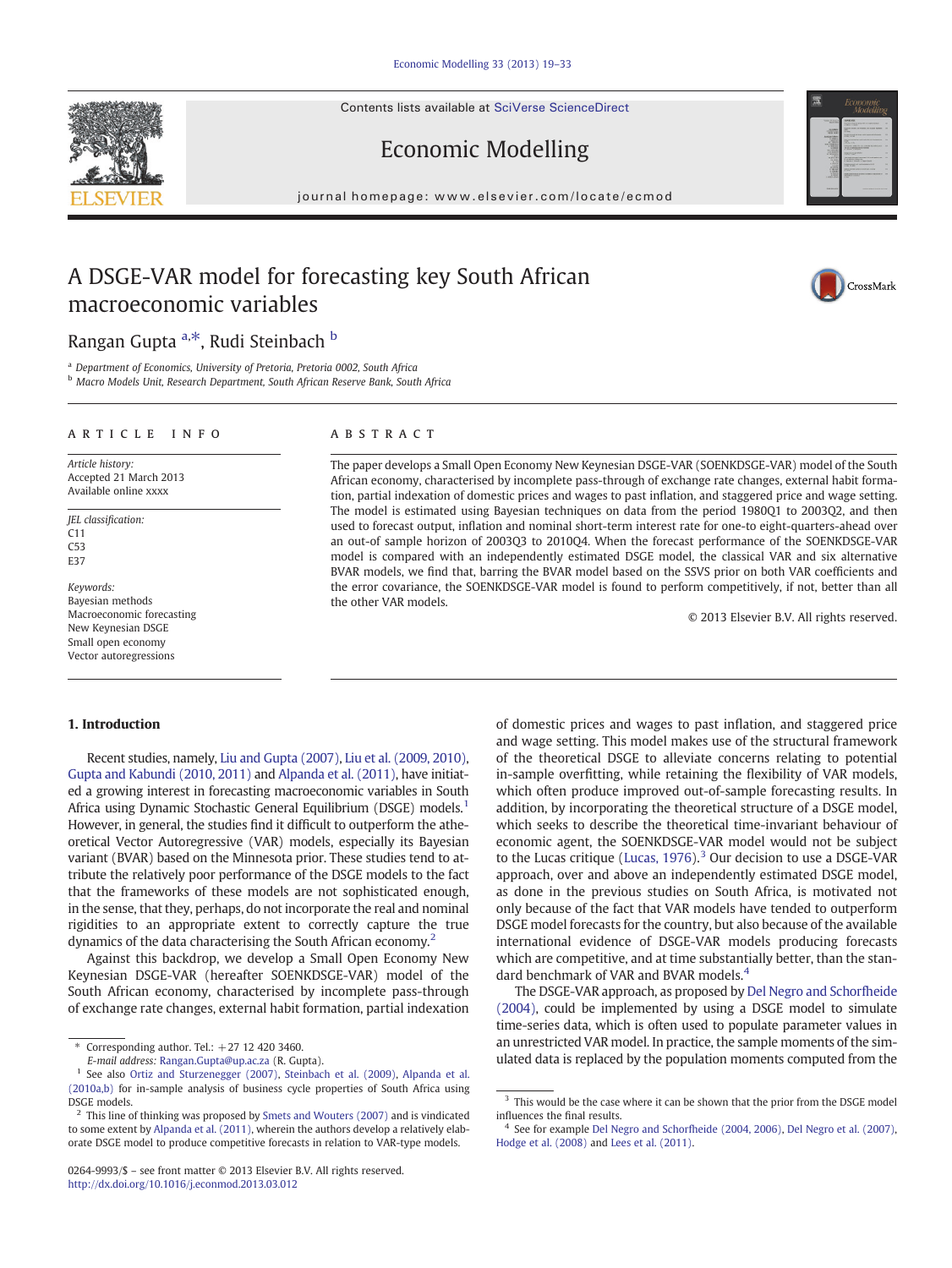DSGE model solution. Given that the DSGE model depends on unknown structural parameters, one uses a hierarchical prior, which involves placing a specific distribution on the DSGE models parameters. A tightness parameter  $(\lambda)$ , which is estimated by maximising the joint density of the data and the parameters, controls the weight of the DSGE model prior relative to the weight of the actual sample, with the values of 0,  $\infty$ and 1 implying an unrestricted VAR, an independently estimated DSGE model<sup>5</sup> and a DSGE-VAR model with equal weight being given to the DSGE and the VAR.<sup>6</sup> Finally, Markov Chain Monte Carlo (MCMC) methods are used to generate draws from the joint posterior distribution of the VAR and DSGE model parameters.

The model is estimated using Bayesian techniques on data for South Africa and the United States (US) from the period 1980Q1 to 2003Q2, and then used to forecast output, inflation and a measure of nominal short-term interest rate for one- to eight-quarters-ahead over an out-of-sample horizon of 2003Q3 to 2010Q4. With South Africa moving to a flexible exchange rate regime in 1979, the starting point of the in-sample was obvious, while, the beginning of the out-of-sample horizon is chosen to correspond with the period when the inflation rate reverted back to the inflation targeting band of 3% to 6%. In February of 2000, the Minister of Finance, announced that the sole objective of the South African Reserve Bank (SARB) will be to achieve and maintain price stability.<sup>7</sup> In this regard, the SARB would pursue a goal to ensure that the inflation is within the target band by the end of 2002. With the target band being achieved in 2003Q2, we decided to use 2003Q3 as the starting date of our out-of-sample forecasting exercise. Note that, the endpoint of the sample is purely driven by data availability at the time this paper was written.

The forecast performance of the SOENKDSGE-VAR model is then compared with an independently estimated DSGE model, the classical VAR and BVAR models, with the latter being estimated based on six alternative priors, namely, Non-Informative and Informative Natural Conjugate priors, the Minnesota prior, Independent Normal–Wishart Prior, Stochastic Search Variable Selection (SSVS) prior on VAR coefficients and SSVS prior on both VAR coefficients and error covariance. After comparing the forecasts from the independently estimated DSGE and the DSGE-VAR models, we can determine exactly where the gains in the forecasting performance relative to standard benchmarks (if any), emanate from, i.e., whether it is because of the DSGE framework or due to estimation of the model based on the DSGE-VAR approach or both. To the best of our knowledge, this is the first attempt in forecasting key variables of the South African economy using a DSGE-VAR approach. In addition, we go beyond the convention in the forecasting literature of DSGE models, by incorporating BVAR models estimated under a wider set of prior assumptions (besides the Minnesota prior).

The remainder of the paper is organised as follows: Respective sections under Section 2 lay out the estimation methodology of the DSGE-VAR model, a discussion on the DSGE framework, data, the priors imposed on the DSGE model parameters and the estimation results. [Section 3](#page--1-0) presents the basics of the alternative forecasting models, while, [Section 4](#page--1-0) compares the performance of the DSGE-VAR model relative to an independently estimated DSGE model, the classical VAR and the BVAR under six alternative prior assumptions. Finally, [Section 5](#page--1-0) concludes.

### 2. Estimation methodology, model, priors, data and posterior estimates of the DSGE model

### 2.1. The basics of the DSGE-VAR approach

This section provides a brief overview of the methodology used to estimate the DSGE-VAR model, and follows closely the discussion in [Del Negro and Schorfheide \(2004\)](#page--1-0).

Let the parameters of the DSGE model, which we describe in the next subsection, be denoted by the vector  $θ$ . Let  $γ<sub>t</sub>$  denote the column vector of n observable variables, which are also the variables included in the VAR. That is,

$$
y_t = \Phi_0 + \Phi_1 y_{t-1} + \Phi_2 y_{t-2} + \dots + \Phi_p y_{t-p} + u_t,
$$
\n(1)

where:  $\Phi_0$  is a vector of constants;  $\Phi_1 \dots p$  are matrices of VAR parameters; and  $u_t~N(0, \Sigma_u)$ . This can be written more compactly as  $Y = X\Phi + U$ , where: Y and U are matrices with rows  $y'_t$  and  $u'_t$  respectively; *X* has rows 1,  $y'_{t-1}$ ,  $y'_{t-2}$ , ...,  $y'_{t-p}$  and  $\Phi \equiv [\Phi_0, \Phi_1, \Phi_2, ..., \Phi_p]'$ . It is noteworthy that the number of parameters in the DSGE model is much smaller than that in the VAR, hence the VAR tends to have a greater ability to fit the data.

As in [Del Negro and Schorfheide \(2004\),](#page--1-0) we want to use a DSGE model to provide information about the parameters of the VAR. One way of doing this would be to simulate data from the DSGE and to combine it with the actual data and then estimate the VAR, with  $\lambda$ governing the relative weight placed on the prior information, since it is a measure of the relative share of simulated observations compared to the actual data.

However, rather than simulating data, one can instead use the solution to the log-linearised version of the DSGE model to analytically compute the population moments of  $y_t$ , since the DSGE model specifies the stochastic process for  $y_t$ . So by choosing  $\lambda$ , we can scale these moments to be equivalent in magnitude to the (non-standardised) sample moments that would have been obtained through simulation. Given this, we can then formulate the prior for the VAR parameters,  $p(\Phi, \Sigma_u | \theta)$ , given  $\theta$ , as  $\Sigma_u | \theta \sim IW$  and  $\Phi | \Sigma_u, \theta \sim N$ , i.e., in an Inverted-Wishart (IW)– Normal (N) form. Note, the parameters of these prior densities are functions of the population moments calculated from the DSGE model.<sup>8</sup> Given that, we also have prior beliefs about the parameters of the DSGE model,  $p(\theta)$ . The joint prior density of both sets of parameters is then given by:

$$
p(\Phi, \Sigma_u, \theta) = p(\Phi, \Sigma_u | \theta) p(\theta).
$$
 (2)

The posterior distribution of the VAR parameters,  $p(\Phi, \Sigma_u | Y, \theta)$ , is obtained by the likelihood function, which is essentially the combination of the prior with information from the data. Note the likelihood, reflecting the distribution of the innovations  $(u_t)$ , and the priors for the VAR parameter conjugate, since the former is multivariate normal, while the latter is Inverted-Wishart–Normal. This is particularly helpful, since it allows the posterior to be  $\Sigma_u$ |θ, Y ∼ IW and Φ| $\Sigma_u$ . θ,  $Y \sim N$ , i.e., the posterior follows the same class of distributions as the prior. Finally, by first drawing a  $\theta$  from the posterior of the DSGE

<sup>5</sup> Note that, we do not explicitly estimate the DSGE model independently, we just use a large weight on  $\lambda$  as in [Del Negro et al. \(2007\)](#page--1-0), which is akin to estimating the DSGE model on its own.

<sup>&</sup>lt;sup>6</sup> Intuitively, the DSGE-VAR approach starts from the assumption that a DSGE model may provide useful restrictions for the VAR parameters, in the sense that these restrictions can improve the model's forecasting performance. With the DSGE models at times being an overly simplified structure of the true economy, one does not want to impose these restrictions dogmatically. Instead, the DSGE model is used as prior information in the estimation. As is well known since the work of [Theil and Goldberger \(1961\)](#page--1-0), one way to incorporate prior information into the estimation is to augment the sample with dummy observations that reflect the prior. This is precisely what is done in the DSGE-VAR estimation: First, dummy observations are simply data generated by the DSGE model, and second, the VAR parameters are estimated using both the actual and the dummy observations, with the weight on the prior determining how much of the data generate from the DSGE model is used in the estimation. The reader is referred to [Del Negro and](#page--1-0) [Schorfheide \(2003\)](#page--1-0) for further details.

 $<sup>7</sup>$  More specifically, the SARB has now adopted an explicit inflation targeting regime,</sup> whereby it aims to keep the CPIX inflation rate, where CPIX is defined as Consumer Price Index (CPI) excluding interest rates on mortgage bonds, within the target band of 3% to 6%, using discretionary changes in the Repurchase (Repo) rate as its main policy instrument.

<sup>&</sup>lt;sup>8</sup> See Eqs. (24) and (25) in [Del Negro and Schorfheide \(2004\)](#page--1-0) for further details.

<sup>&</sup>lt;sup>9</sup> We have suppressed the parameters of the posterior distributions. See Eqs. (30) and (31) in [Del Negro and Schorfheide \(2004\)](#page--1-0) for further details.